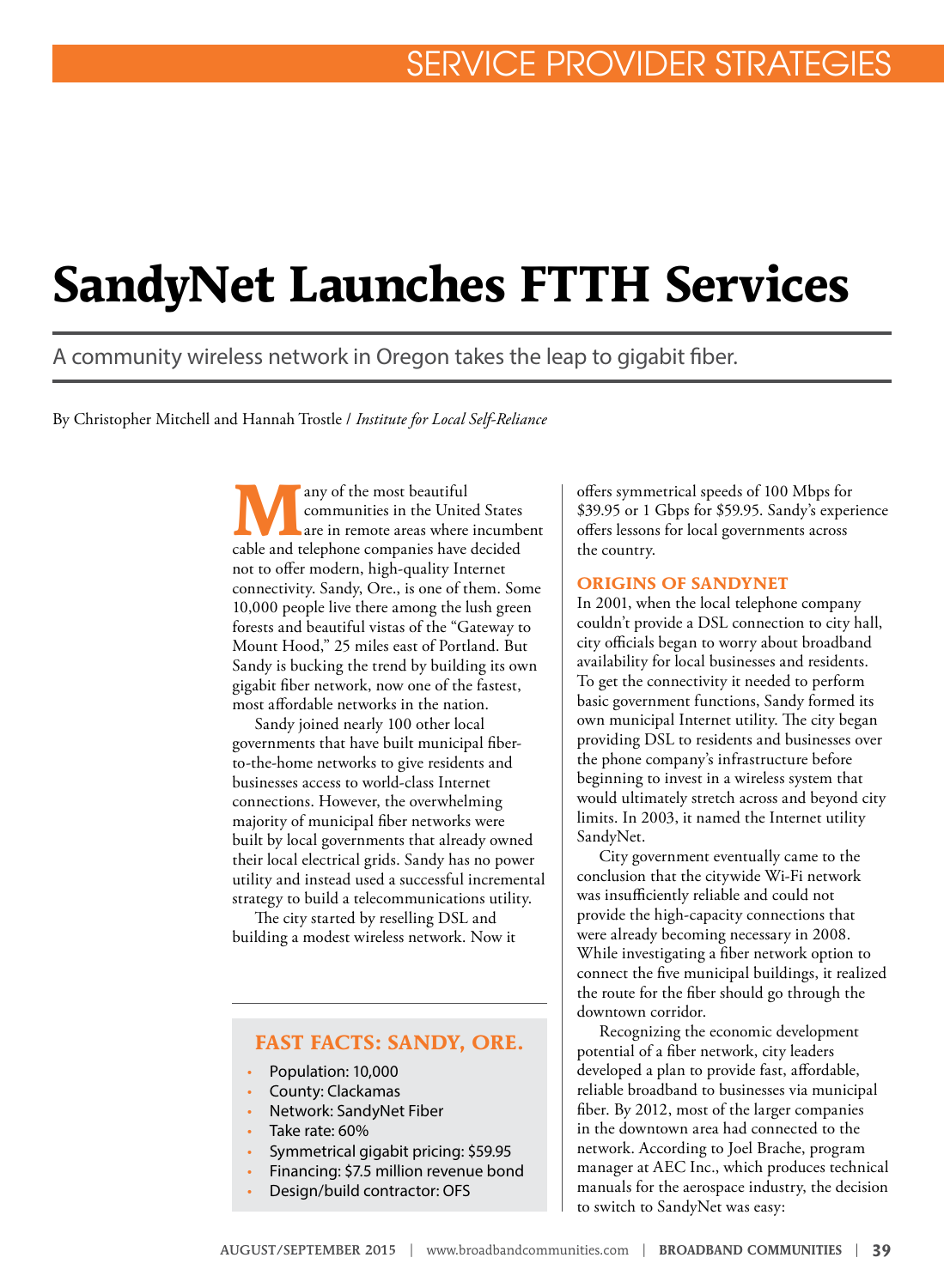## SERVICE PROVIDER STRATEGIE



Joe Knapp, Sandy's IT director, explains the network architecture to author Christopher Mitchell.

"I think at that time it was a 100 Mbps connection for probably an eighth of the cost of what we were getting [from the prior service provider]. So we were going to get 10 times faster than what we could have gotten before for a fraction of the cost. It was a no-brainer. It was a win for us."

AEC Inc. uses high-speed Internet access to communicate better with its facilities and offices around the world. It serves global companies such as Lufthansa Technik, LifePort and BizJet International.

In 2010, after Google announced its Google Fiber contest, city officials held a "Why Wait for Google?" contest that invited residents to demonstrate demand for fiber to the home. The city intended to build an FTTH pilot project in the neighborhood that had the highest response rate. However, the contest demonstrated strong demand everywhere in the city. After comparing the cost of the pilot project with the level of demand, the city decided to pursue a citywide fiber network.

### **BUILDING THE CITYWIDE FIBER NETWORK**

SandyNet uses its net income to improve equipment, fund capital investments and service debt. Unlike some cities, such as Santa Monica, Calif., that retained earnings from early fiber buildout phases to help pay for subsequent phases, Sandy needed to find a means of financing its full citywide build. However, using an incremental approach was still valuable because it allowed Sandy to develop the expertise it needed to offer fiber services citywide despite not already having a municipal electric utility.

Sandy has a particularly sharp IT director in Joe Knapp – a reminder that the success of projects like this one can turn on the staff in charge. Knapp is not only well-qualified but also motivated by the idea of building something that will "impact this city for the next 30, 40, 50 years."

He adds, "When I started with the city, we had about 175 customers on

our wireless system with some DSL. To take it from that and grow it into a citywide network with over 1,500 customers now and building a fiber network that is going to have 2,000 plus subscribers at the end of the day was just intrinsically motivating for me. I just wanted to do it. … It's different from working for a large telephone company or any communications company in the sense that you have your hands in a lot of different areas that you maybe would be more siloed in, in a larger company."

Sandy first sought a public-private partnership, but the original potential partner changed hands in the midst of negotiations, and the two parties were unable to come to mutually agreeable terms. However, as the city again examined its options, it developed a plan to finance the network itself and

Building out fiber in an incremental fashion allowed Sandy to develop in-house expertise – an important consideration, given that the city had no municipal electric utility.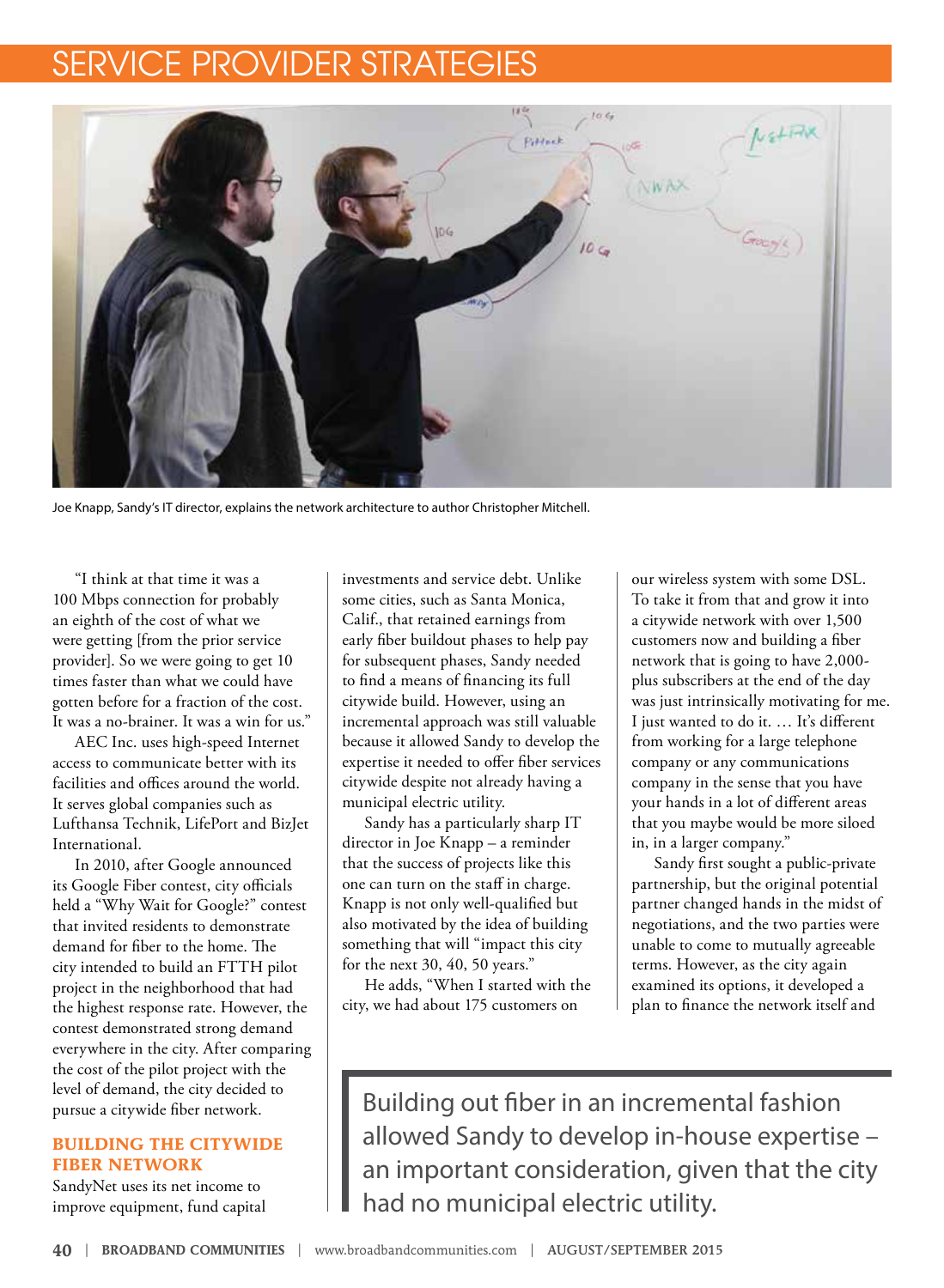build it with a contractor experienced in fiber networks.

In December 2013, SandyNet contracted with OFS to deploy the fiber, and the Sandy City Council issued a revenue bond of \$7.5 million in February 2014 to cover the construction costs. Revenue bonds are a common way to finance municipal fiber networks because the revenue to repay the debt is generated by those who choose to subscribe.

Sandy has high praise for OFS. As Knapp explains its role, "OFS has been a great partner for us. They really handled the entire design of the network, and we've really leaned on their expertise for how things should be laid out, how to do the home connections. They pretty much handle all that. The [input] that we've had was in more overarching design decisions. 'Do you want a distributed split network or you want a consolidated split network? Here's the cost impact of that. Do you want this type of fiber or that type of fiber? Here's the cost impact of that.'"

Knapp recalls that Seth Atkinson, then the city finance director and now the city manager, did extensive spreadsheet modeling of budgets over the next 10 to 20 years to test assumptions before committing to the project. SandyNet calculated that the network would need a 35 percent take rate to pay off the bond. Even before finishing the network, SandyNet has achieved a take rate of 60 percent, almost double what it requires.

Network construction is scheduled for completion by the end of summer 2015. The current plan extends fiber only to the city limits, but with the fiber network in place, the previously built wireless network will perform better, and people living just outside town can continue using it. At this point, there is no plan to extend the fiber outside town.

Building a great local fiber network is one thing, but finding high-capacity, reliable, affordable connections to the rest of the Internet can be a challenge outside major metropolitan

SandyNet caculated that it would need a take rate of 35 percent to pay off the revenue bond. Even before completing the network build, it achieved a 60 percent take rate.

areas. Fortunately, Sandy is located in Clackamas County, which had built a middle-mile fiber ring, using a broadband stimulus grant, to connect area community anchor institutions. The county needed some conduit and space in Sandy's data center. In exchange, it gave the city dark fiber into Portland's Northwest Access Exchange, where the city now interconnects for access to the wider Internet.

Sandy City Council President Jeremy Pietzold, an elected official with a deeply technical background, has long been a strong supporter of the project. While attending the 2015 **BROADBAND Communities** Summit in Austin, he bumped into an engineer from Google who noted that Google is watching Sandy. Pietzold was surprised enough to clarify, "Sandy, *Oregon*?" Sure enough, Sandy's success is attracting attention.

#### **BENEFITS OF SANDYNET**

The internal cost savings of the fiber network have been substantial. For instance, the city replaced its